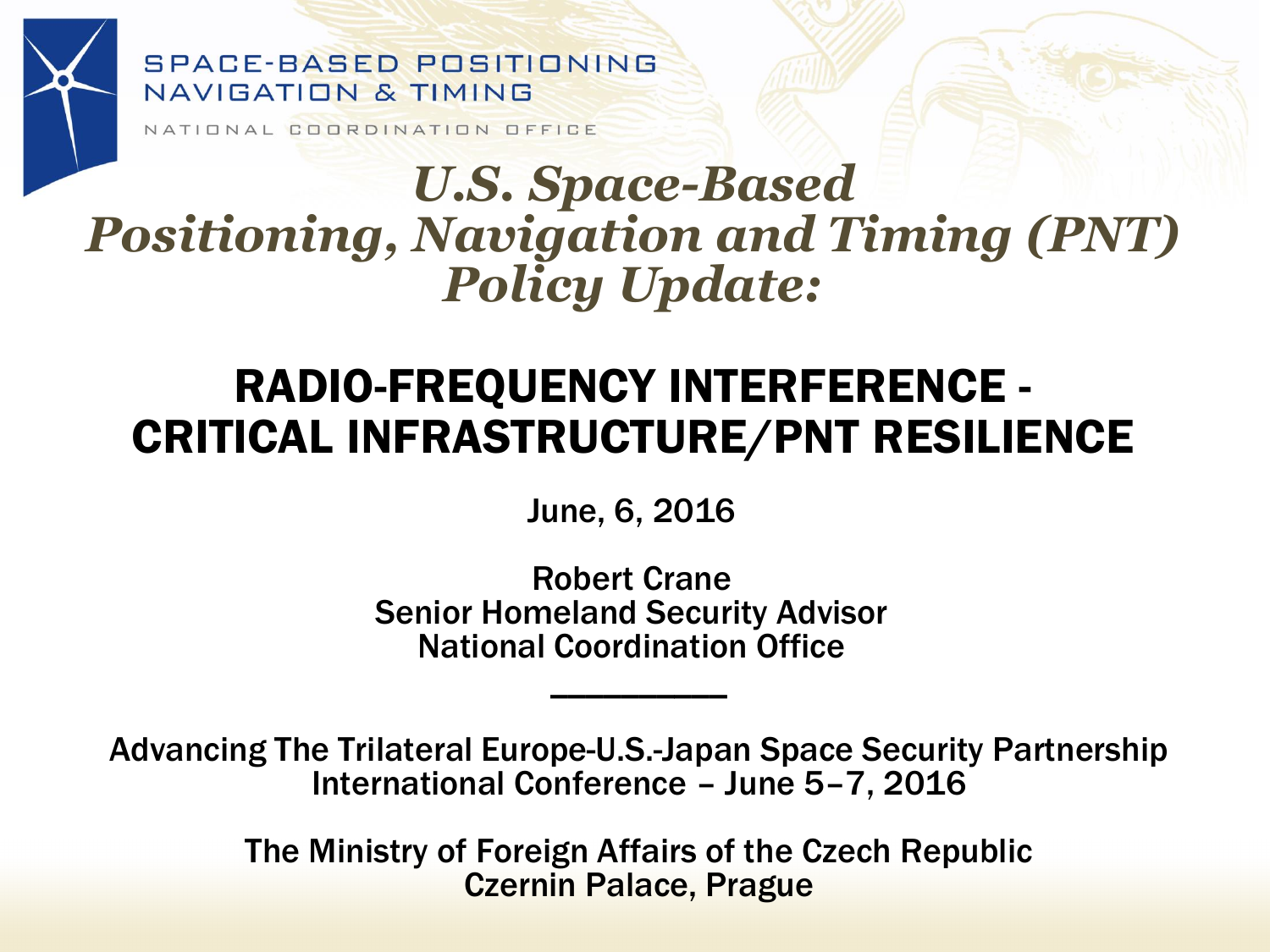# GPS Enables a Diverse Array of Applications

**Trucking** 

Power Grids

Disease Control Mapping

Surveying and Mapping

**NextGen** 

Personal Navigation

 $300 \text{ ft}$ 



Intelligent Vehicles



Space **Applications** 

Transit Operations



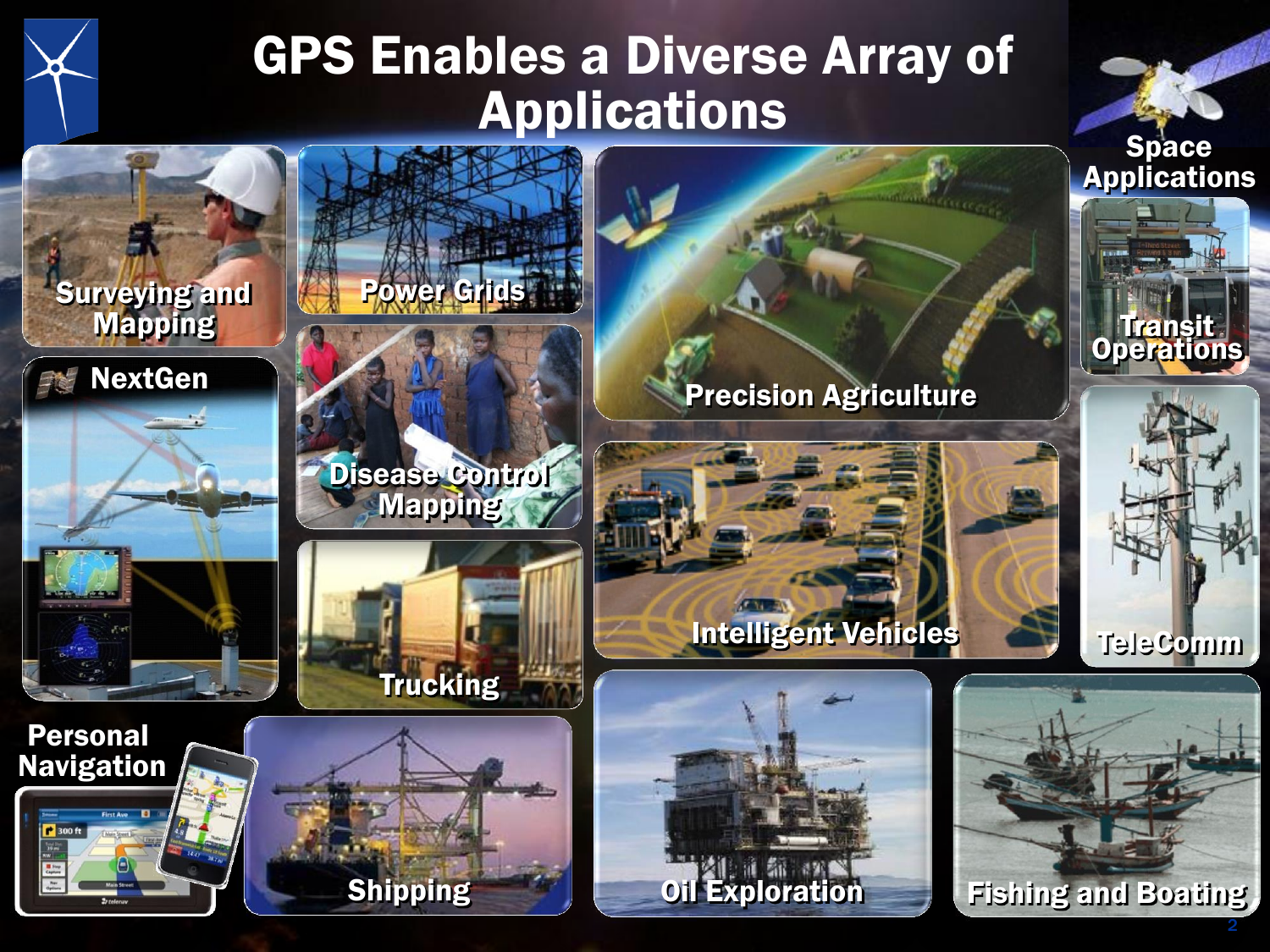# U.S. Policy



*The U.S. must maintain its leadership in the service, provision and use of Global Navigation Satellite Systems (GNSS)*

- Continuous, worldwide, free of direct user fees
- Encourage compatibility and interoperability with foreign GNSS services and promote transparency in civil service provision
- Operate and maintain the GPS constellation to satisfy civil and national security needs
	- Foreign PNT services may be used to augment and strengthen the resiliency of GPS
- Invest in domestic capabilities and support international activities to detect, mitigate and increase resiliency to harmful interference to GPS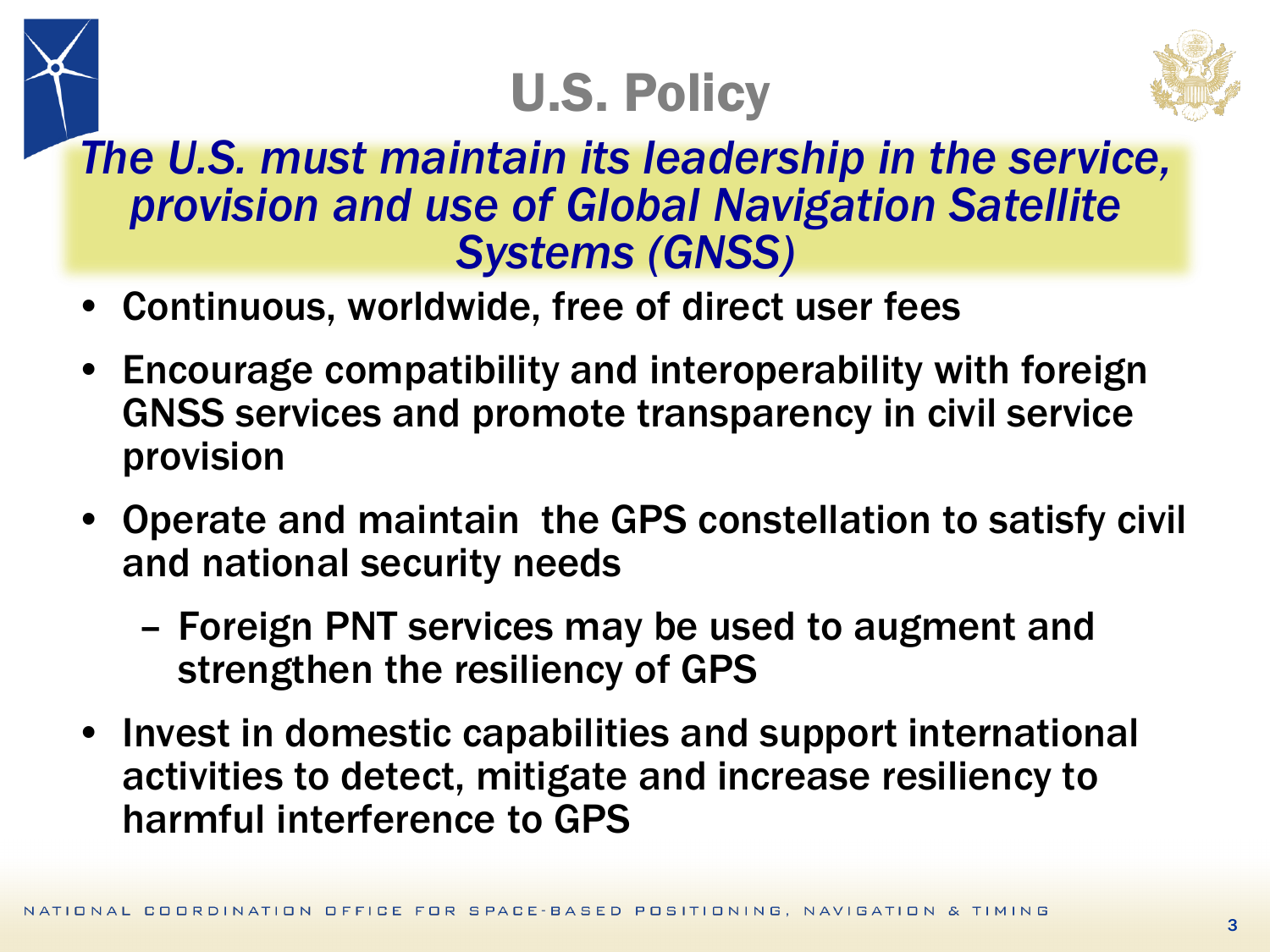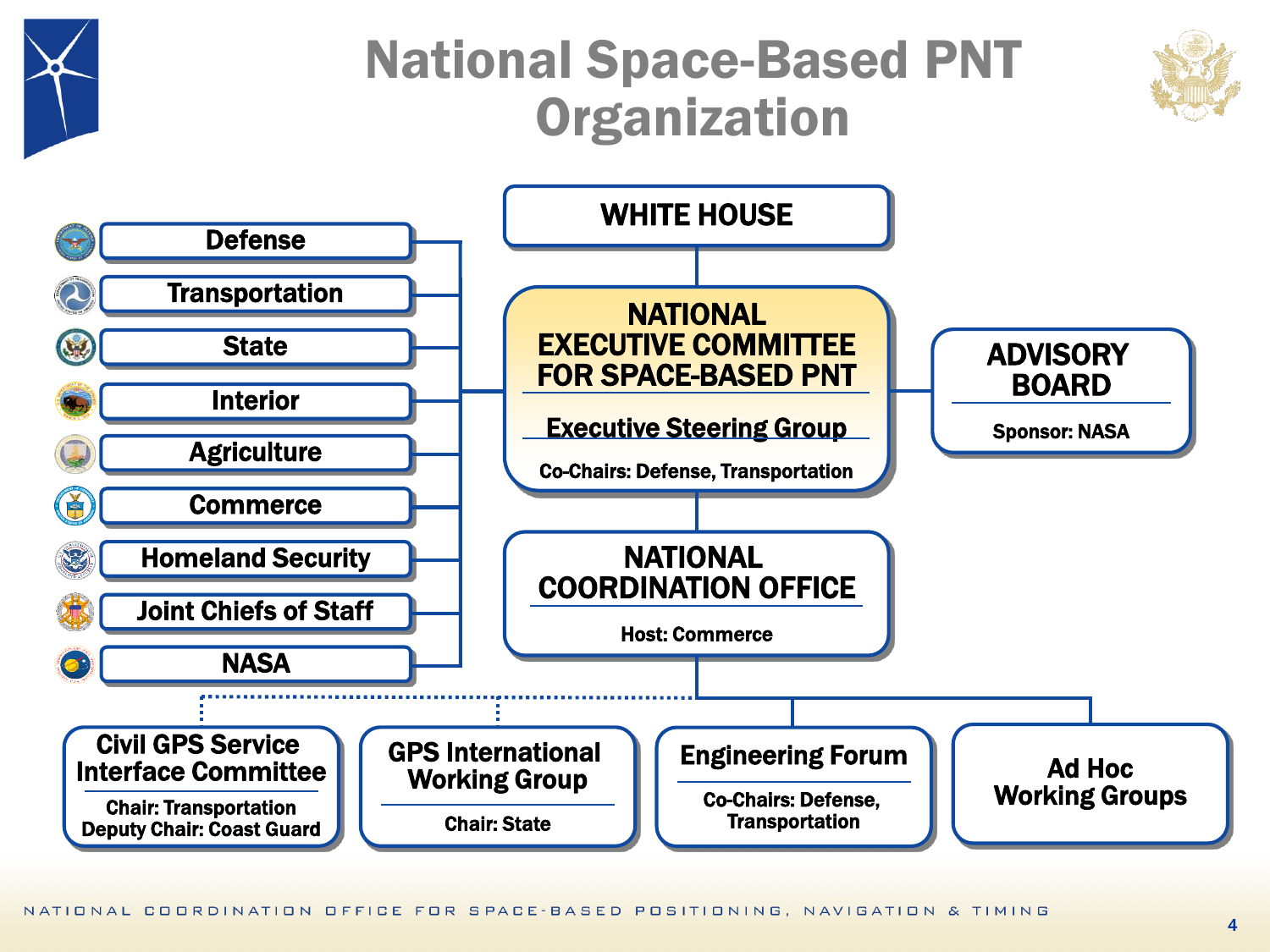



- GPS Sustainment and Modernization
- International Cooperation
- Spectrum Management
- Critical Infrastructure
- PNT Resilience
- Outreach